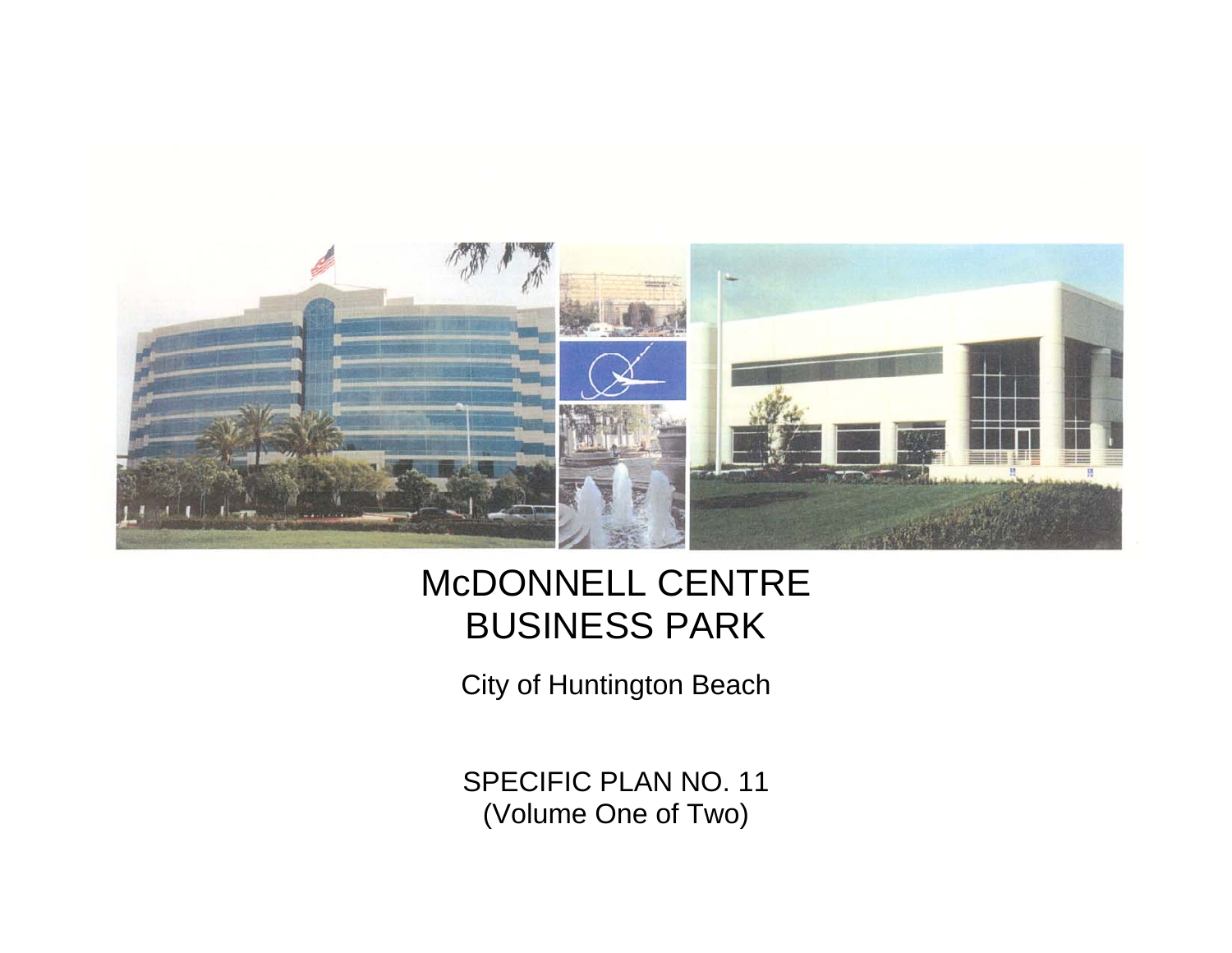## McDONNELL CENTRE BUSINESS PARK City of Huntington Beach

SPECIFIC PLAN NO. 11



Prepared by EDAW, INC. with Michael C. Adams Associates Urban Design Cam p Langdon Wilson Architecture Peter D. Brandow & Associates, Landscape Architects Adams, Streeter Civil Engineers, Inc. WPA Traffic Engineering, Inc.

Adopted - October 6, 1997 - Ordinance No. 3372 Amendment No. 1 – February 7, 2002 – TPM No. 01-122/MASP Amendment No. 2 - February 21, 2006 – Ordinance No. 3727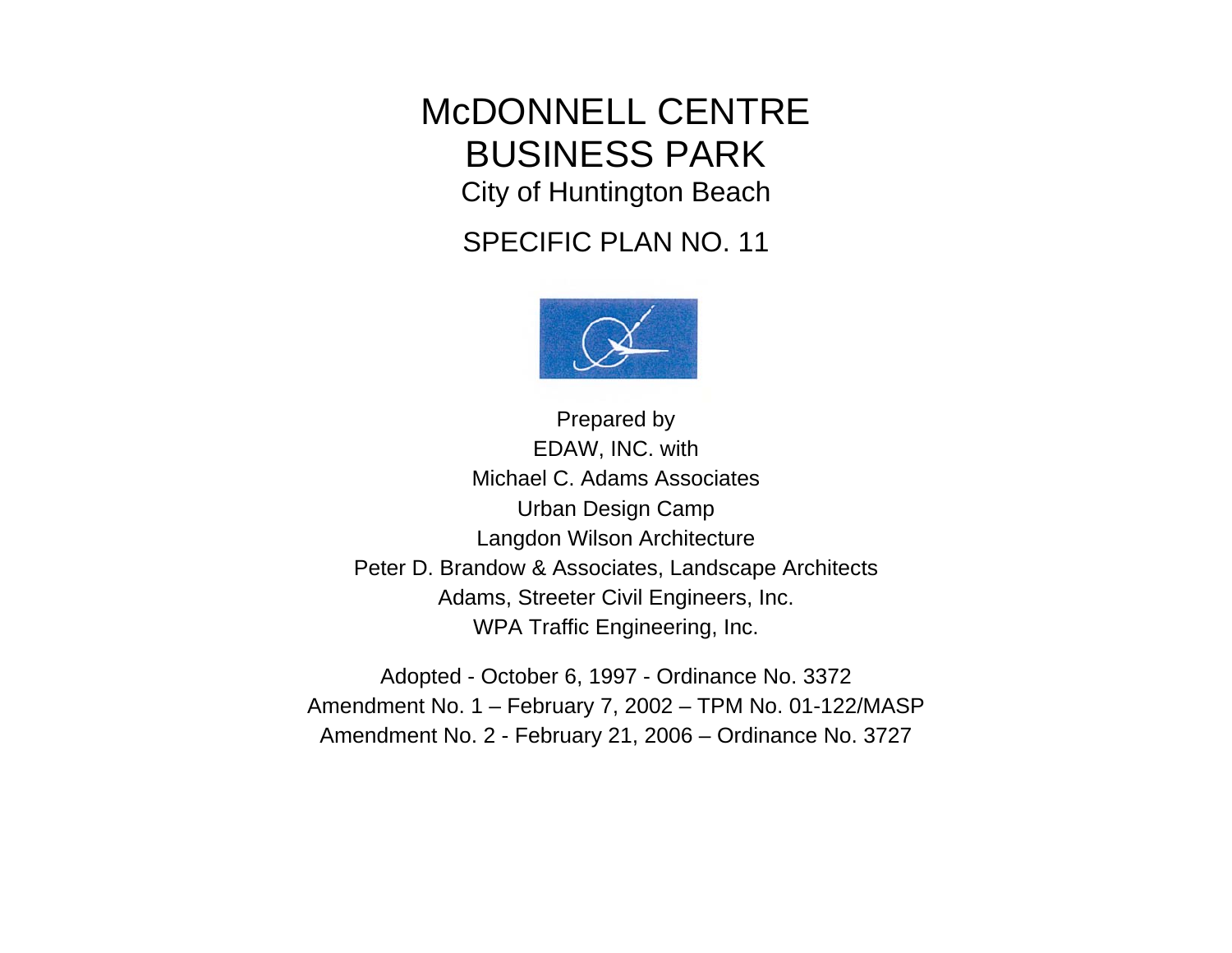## **CONTENTS**

| 1.                                                                         | <b>INTRODUCTION</b>                                                                                                                                                                                                                                                                                | Page                                                           |    |                                                                                                                                                                                                                                                                                                                              | Page                       |
|----------------------------------------------------------------------------|----------------------------------------------------------------------------------------------------------------------------------------------------------------------------------------------------------------------------------------------------------------------------------------------------|----------------------------------------------------------------|----|------------------------------------------------------------------------------------------------------------------------------------------------------------------------------------------------------------------------------------------------------------------------------------------------------------------------------|----------------------------|
|                                                                            |                                                                                                                                                                                                                                                                                                    |                                                                | 4. | <b>MASTER PLAN CONCEPT</b>                                                                                                                                                                                                                                                                                                   |                            |
| 1.0<br>1.1<br>1.2                                                          | Purpose and Intent<br><b>Authority and Procedure</b><br>Scope and Format                                                                                                                                                                                                                           | $\overline{2}$<br>$\overline{2}$<br>3                          |    | <b>Development Concept</b><br>4.0<br>4.1<br><b>Land Use Plan</b><br><b>Circulation Plan</b><br>4.2<br>4.3<br><b>Public Facilities Plans</b>                                                                                                                                                                                  | 21<br>25<br>29<br>35       |
| <b>PROJECT AREA</b><br>2.                                                  |                                                                                                                                                                                                                                                                                                    |                                                                |    | 4.4<br>Landscape Concept<br>4.5<br>Phasing Plan                                                                                                                                                                                                                                                                              | 43<br>47                   |
| 2.0<br>2.1<br>2.2<br>2.3<br>2.4<br>2.5<br>3.                               | Location<br><b>General Plan Designation</b><br><b>Zoning Regulations</b><br><b>Current Land Uses</b><br><b>Planning History</b><br><b>State Mandated Requirements</b><br><b>IMPLEMENTATION</b>                                                                                                     | 6<br>$\overline{7}$<br>7<br>9<br>9<br>10                       | 5. | <b>DESIGN GUIDELINES</b><br>5.0<br><b>Project Area Character</b><br>5.1<br><b>Site Planning Guidelines</b><br><b>Architectural Guidelines</b><br>5.2<br>5.3<br><b>Landscape Guidelines</b><br>5.4<br><b>Signage Guidelines</b>                                                                                               | 51<br>51<br>57<br>63<br>75 |
| 3.0<br>3.1<br>3.2<br>3.3<br>3.4<br>3.5<br>3.6<br>3.7<br>3.8<br>3.9<br>3.10 | Administration<br>Development Phasing Plan<br><b>Methods and Procedures</b><br>Master Plan<br><b>Parcel Maps</b><br><b>Site Plan Review</b><br>Reuse/Change of Use Review<br><b>Environmental Determination</b><br><b>Request for Deviation</b><br><b>Specific Plan Amendments</b><br>Severability | 13<br>13<br>13<br>14<br>14<br>14<br>17<br>17<br>17<br>18<br>18 | 6. | <b>DEVELOPMENT REGULATIONS</b><br>6.0<br>Purpose<br><b>General Provisions</b><br>6.1<br>6.2<br><b>Definitions</b><br>6.3<br><b>Development Standards</b><br>APPENDICES (Volume Two)<br>A -Legal Description<br><b>B</b> -General Plan Consistency<br>C- Environmental Mitigation Measures<br>D -Specific Plan Amendment No.1 | 85<br>85<br>86<br>91       |